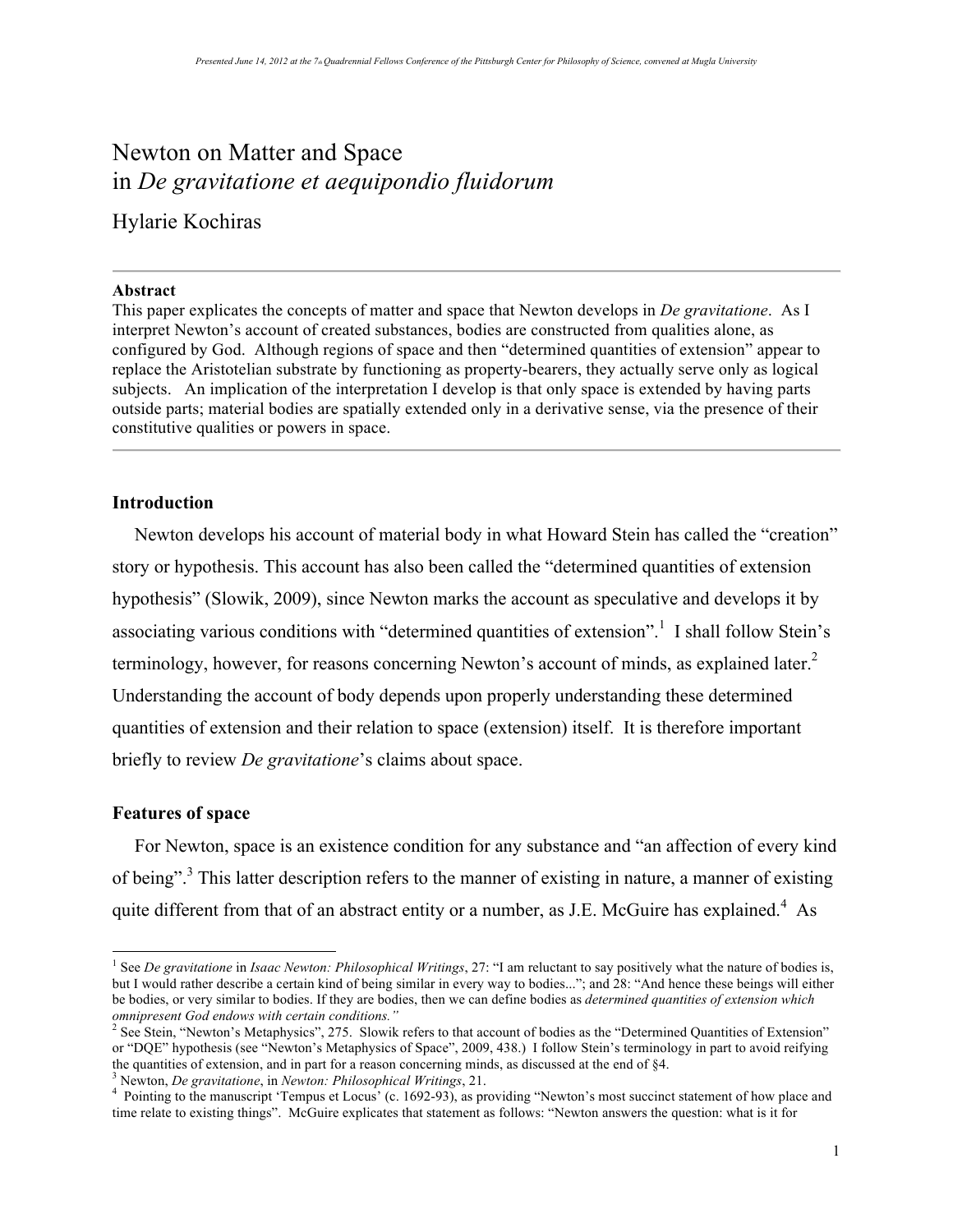space is an affection of every kind of being, so is it a condition for their existence. As Newton asserts in a well known remark, one repudiating the concept of spirits as transcendent, "No being exists or can exist which is not related to space in some way. God is everywhere, created minds are somewhere, and body is in the space that it occupies; and whatever is neither everywhere nor anywhere does not exist."<sup>5</sup>

Since space is an existence condition of substances, it is not surprising that Newton takes it to have its own manner of existing. It is neither substance, he emphasizes, nor accident.<sup>6</sup> That it is not an accident inhering in a subject means, in part, that as an affection of every kind of being, it cannot be localized to any one being. Accordingly, it is independent of bodies; if all bodies were annihilated, it would continue to exist unchanged.<sup>7</sup> Space more nearly resembles a substance than an accident, Newton indicates, and as we shall see later, he ascribes a degree of "substantial reality" to it. Indeed, he cites it as the one thing that can in some circumstances be conceived apart from God—a feature he will use to attack Descartes' account of matter as atheistic.<sup>8</sup> Yet though it has some substantial reality, still space is not a substance. For one thing, it is "not absolute in itself, but is as it were an emanative effect of God."<sup>9</sup> Its not being absolute could not

 $\overline{a}$ 

anything to exist in nature? It is to exist in a place and at a time. As the text implies, existing in place and time is what counts as actually existing, in contrast, for example, to existing in the manner of an abstract entity or as a number. This contention is supported by Newton's use of the phrase 'rerum natura'....." (McGuire, "Existence, Actuality and Necessity: Newton on Space and time", 465)

<sup>&</sup>lt;sup>5</sup> Newton, *De gravitatione*, in *Newton: Philosophical Writings*, 25.<br><sup>6</sup> Newton, *De gravitatione*, in *Newton: Philosophical Writings*, 21-22. The ultimate source of Newton's view that space is neither substance nor accident is Renaissance thinker Francesco Patrizi da Cherso (1529-1597). Patrizi additionally held space to be wholly distinct from body, indeed a condition for matter's existence, and to be immutable, indivisible, and immobile. See F. Patrizi, 'On Physical Space' (De Spacio Physico), translated and commentary by B. Brickman, Journal of the History of Ideas, 4:2 (1943), especially 224–245. As Edward Grant explains (*Much Ado about Nothing*, 206-207), Patrizi is also the source of a surprising explanatory remark following Newton's claim that space has distinguishable parts, whose common boundaries may be called surfaces. Newton then goes on to explain that in space there are "there are everywhere all kinds of figures, everywhere spheres, cubes, triangles, straight lines, everywhere circular, elliptical, parabolical, and all other kinds of figures, and those of all shapes and sizes, even though they are not disclosed to sight....so that what was formerly insensible in space now appears before the senses....We firmly believe the space was spherical before the sphere occupied it, so that it could contain the sphere....And so of other figures." (Newton, *De gravitatione*, in *Newton: Philosophical Writings*, 21-22

<sup>&</sup>lt;sup>7</sup> Newton, *De gravitatione*, in Newton: Philosophical Writings, 22. See also 21: as "an affection of every kind of being", it is not a "proper affection" which is to say an action.

<sup>8</sup> See Newton, *De gravitatione*, in *Newton: Philosophical Writings*, 31: "If we say with Descartes that extension is body, do we not manifestly offer a path to atheism, both because extension is not created, but has existed eternally, and because we have an idea of it without any relation to God, and so in some circumstances it would be possible for us to conceive of extension while supposing God not to exist?" On space's inability to produce effects, see *Newton: Philosophic* 

<sup>&</sup>lt;sup>9</sup> Newton, *De gravitatione*, in Newton: Philosophical Writings, 21. That space is not a substance cannot fully be explained by its dependence upon God, in virtue of being an emanative effect of God. For as will be emphasized later, Newton accepts not only the strong sense of substance but also the weak sense, which applies to things dependent upon God, in particular, created minds and bodies. Although I cannot here address the question of how Newton understands an emanative effect, I am sympathetic to McGuire's view that the relation of space to God is one of "ontic dependence". (See McGuire, "Existence, Actuality and Necessity: Newton on Space and time", 480: "the relation between the existence of being and that of space is not causal, but one of ontic dependence".) McGuire's view provides an alternative to the three that Gorham (September, 2011) identifies as 'Independence', 'Causation', and 'Assimilation'. Gorham defends Assimilation, arguing that space and time are attributes of God, and indeed identical to God (and thus to one another); see Gorham, September, 2011, especially 289-92 and 298-304.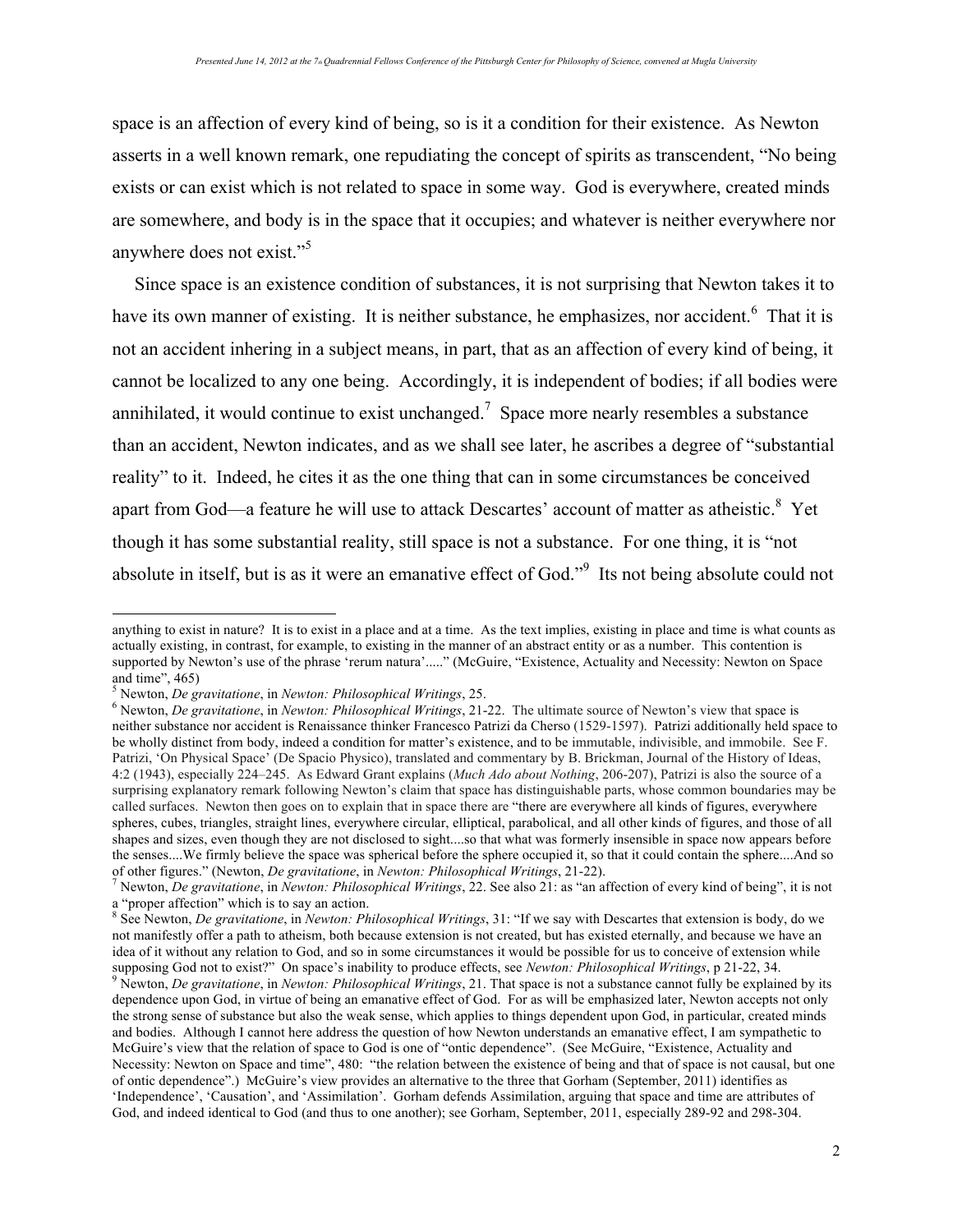by itself explain why it is not a substance; for neither are created substances absolute in themselves, being dependent upon God. Yet created substances have a different relation to God, precisely in virtue of having been created. There is also another important difference. Substances act, whereas space produces no effects.<sup>10</sup>

Though neither substance nor attribute, space is not nothing, Newton emphasizes, for it has properties. The properties he describes indicate a Euclidean space, three-dimensional, homogeneous, and infinite. Space is also eternal and immutable, and though parts may be distinguished within it, those parts are motionless and indivisible.<sup>11</sup> It is these features—the immobility and indivisibility of space's distinguishable parts—that are especially significant for Newton's account of body.

## **The creation hypothesis and the definition of body**

Newton develops his creation hypothesis in two stages, first ignoring mobility but subsequently introducing it. He begins from the realization that we can temporarily make regions of space impervious to other bodies by moving our own bodies into them, observing that this might somehow simulate the divine power of creation. By his will alone, God "can prevent a body from penetrating any space defined by certain limits".<sup>12</sup> Such an entity would either be a body, or would be indistinguishable from bodies by us.<sup>13</sup> For if God made some region above the earth impervious to bodies and all "impinging things", it would be like a mountain; it would reflect all impinging things, including light and air, and it therefore would be visible and colored, and would resonate if struck.<sup>14</sup>

These entities would be very similar to corporeal particles, Newton notes, except for this important feature: he has imagined them to be motionless. For an entity to be a body, or at least to resemble bodies in all humanly perceptible ways, it must be mobile. He therefore now adds

 $10$  As I argue in §4, Newton takes God to be identical to his attributes, and fundamental to his creative power, that is, omnipotence; yet in doing so Newton does not eliminate substance but rather gives a reductive account of it. I note here that I reject the interpretation recently advanced by Geoffrey Gorham, though his arguments are intriguing. According to Gorham, God is identical to his attributes, but his attributes include space and time, and hence he is identical to space and time. (See Gorham, September, 2011, especially 289-92 and 298-304). In §4, I indicate the difficulties I see

<sup>&</sup>lt;sup>11</sup> Newton, *De gravitatione*, in *Newton: Philosophical Writings*, 22, 25, 26.<br><sup>12</sup> Newton, *De gravitatione*, in *Newton: Philosophical Writings*, 27.<br><sup>13</sup> Newton means to emphasize that we cannot know matter's "essent *Newton: Philosophical Writings*, 27), or indeed the essence of any substance. This conviction reappears in later writings, including the General Scholium, where he writes, "We certainly do not know what is the substance of any thing. We see only the shapes and colors of bodies, we hear only their sounds, we touch only their external surfaces….But there is no direct sense and there are no indirect reflected actions by which we know innermost substances."(*Principia*, 942.) In this respect his account of body is strongly empirical. 14 Newton, *De gravitatione*, in *Newton: Philosophical Writings*, 28.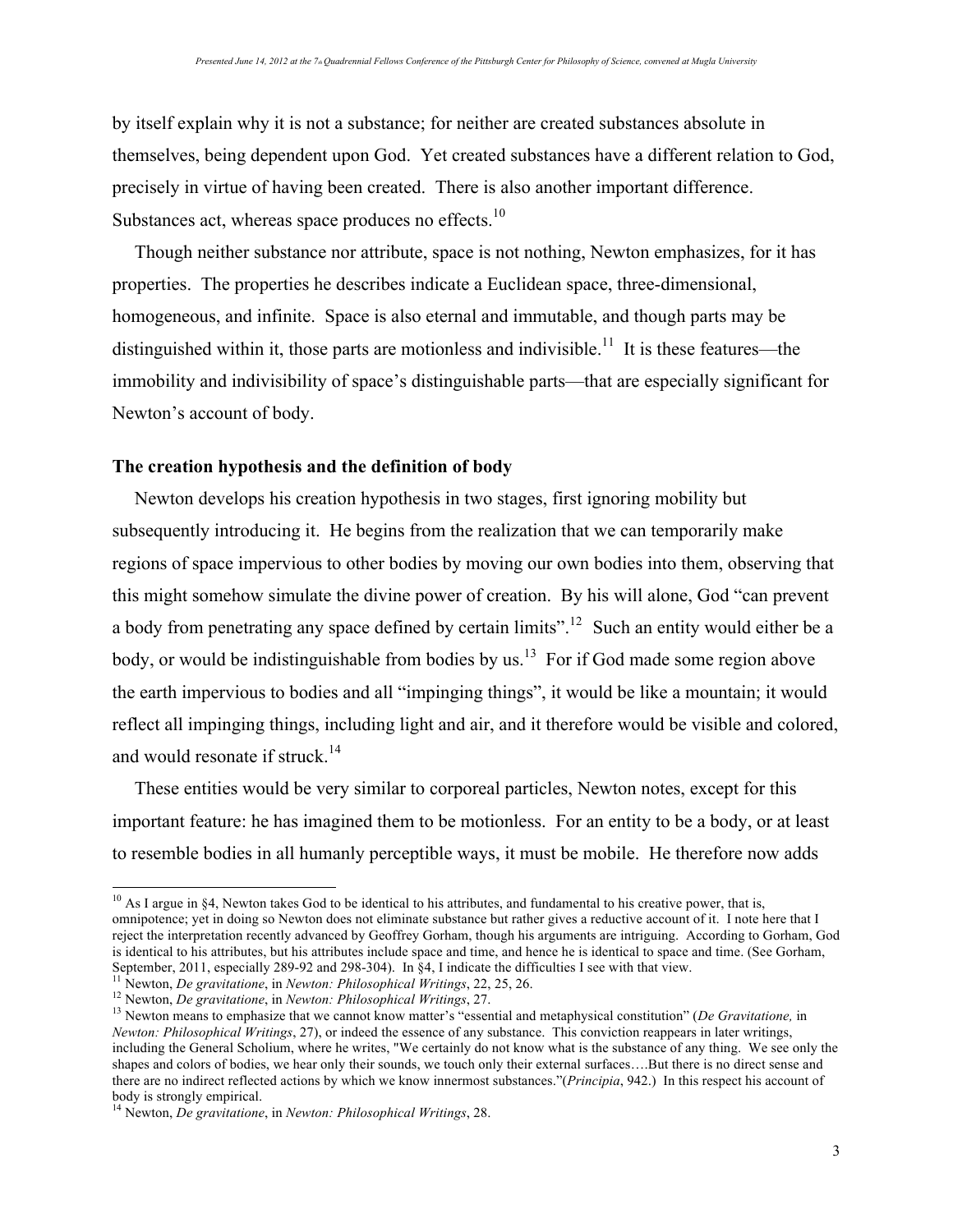that the hypothesized entities are capable of being moved from place to place, and in a lawgoverned way, a feature that is relatively new to conceptions of body.15 Additionally, the entities can stimulate perceptions in minds and be operated upon by minds.<sup>16</sup> The hypothesized entities are now just like bodies, being perceptible, and having shape, tangibility, mobility, and the ability both to reflect and be reflected. They therefore could be "part of the structure of things", just like "any other corpuscle".<sup>17</sup> This enables Newton to provide a definition of body (insofar as we can know them).

We can define bodies as *determined quantities of extension which omnipresent God endows with certain conditions.* These conditions are: (1) that they be mobile, and therefore I did not say that they are numerical parts of space which are absolutely immobile, but only definite quantities which may be transferred from space to space; (2) that two of this kind cannot coincide anywhere, that is, that they may be impenetrable, and hence that oppositions obstruct their mutual motions and they are reflected in accord with certain laws; (3) that they can excite various perceptions of the senses and the imagination in created minds, and conversely be moved by them, which is not surprising since the description of their origin is founded on this.<sup>18</sup>

One of the interesting things about this definition is that Newton sees it as serving theological goals, as will become evident from his commentary, and yet it is firmly rooted in experience. The fundamental features of our experience with bodies appear in the definition: their mobility; the mutual impenetrability that results in law-governed reflections of other bodies, light, and air; and the sensations they produce in us, such as those of color. Newton's remark at the end of the passage highlights the fact that experiences, specifically perceptions, make his description of the bodies' origin possible. For if bodies lacked the power to produce sensations, we could never have any ideas of them.<sup>19</sup> It is notable that Newton specifies condition  $(3)$ , the power to produce

 <sup>15</sup> Newton, *De gravitatione*, in *Newton: Philosophical Writings*, 28. In an otherwise quite different thought experiment, which appears in *Le Monde*, Descartes imagines bodies that move "in accordance with the ordinary laws of nature"; see CSM 1, 90. Of interest here is Katherine Brading's article "On Composite Systems: Descartes, Newton, and the Law-Constitutive Approach" (2011).

<sup>&</sup>lt;sup>16</sup> "For it is certain that God can stimulate, our perception by means of his own will, and thence apply such power to the effects of

his will." (Newton, *De gravitatione*, in *Newton: Philosophical Writings*, 28)<br><sup>17</sup> Newton, *De gravitatione*, in *Newton: Philosophical Writings*, 28.<br><sup>18</sup> Newton, *De gravitatione*, in *Newton: Philosophical Writings*, some intriguing similarities. After asserting that the universe consists in body and motion, he writes, "I do therefore define a sensible Body to be a determinate Space or Extension defended from being penetrated by another, by a power from within." He also speculates that body and motion might ultimately be "one and the same". See Hooke, Lectures *Potentiae Restitutiva*, or of Spring, Explaining the Power of Springing Bodies, 1678, 338-340. How near the similarity really is, however, is a question I will not pursue here.

<sup>&</sup>lt;sup>19</sup> Geoffrey Gorham interprets this remark very differently. On his view, Newton's remark that the description of bodies' origin is founded upon sensations indicates that he takes the capacity to produce sensations to be both necessary and sufficient for bodyhood. In connection with that claim, Gorham argues that Newton ultimately sees his conditions of mobility and impenetrability as superfluous; these "do no independent work of their own"(Gorham, Jan.2011, 24). I contest Gorham's conclusion about those conditions in §2.5.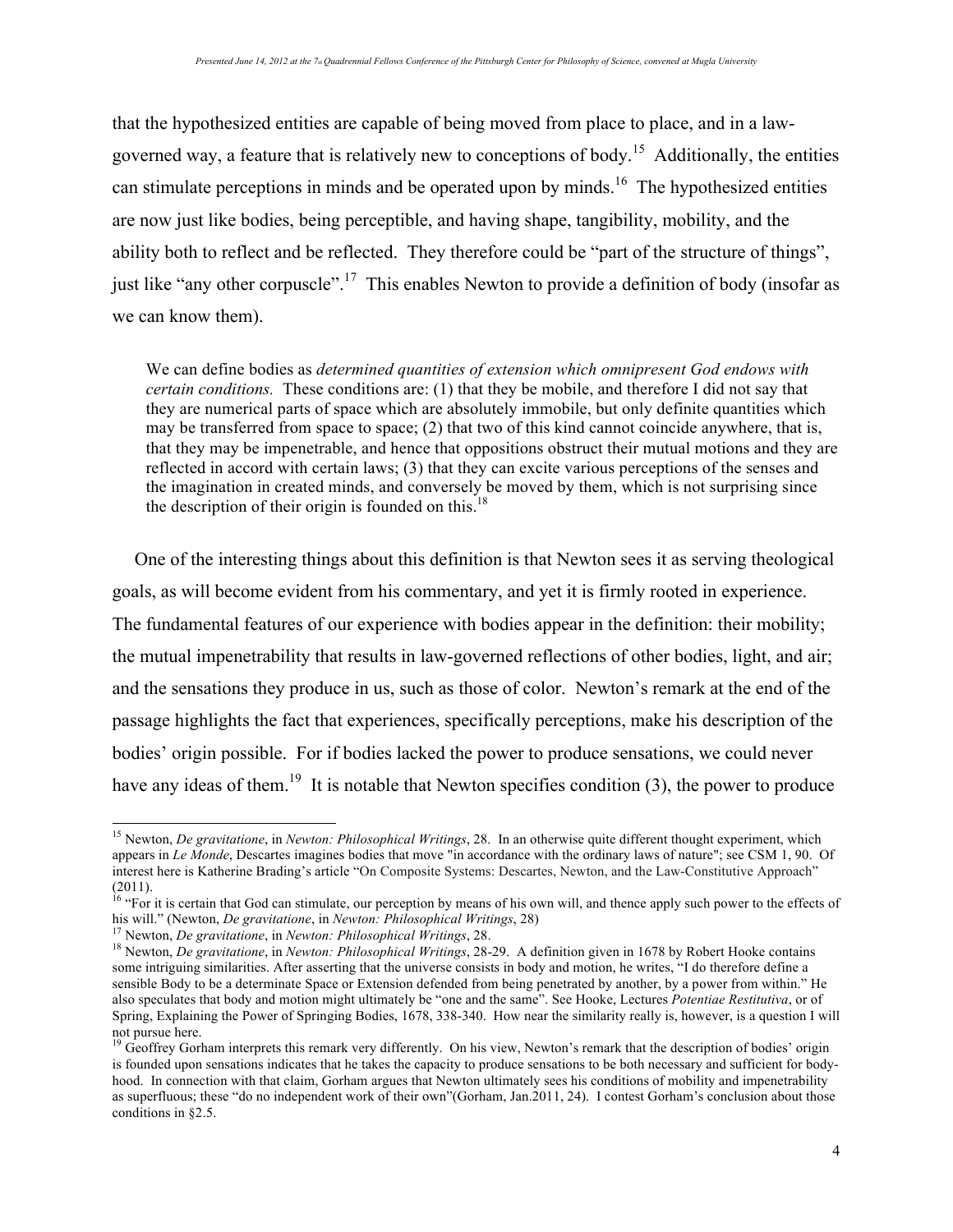sensations, as distinct from condition (2), impenetrability. One reason for distinguishing them is that in the hypothesis' context, the first creation of matter, impenetrability could not be sufficient to produce sensations in minds. For if any minds existed when God first created matter, no human bodies would exist to touch it, and so the mutual impenetrability of bodies could not then produce sensations in minds. Yet there is another explanation for including condition (3) as independent of condition (2): even in the context of actual experiences, Newton does not seem to consider sensations as explicable solely in terms of impenetrability. He rather seems to share a belief common in the early modern period—that while the contact of light particles with the eye and food particles with the tongue seem to play some necessary role, they are not sufficient for the production of sensation, and so some role must be attributed to God.<sup>20</sup>

The definition's third condition is thus the basis for Newton's claim that Descartes' account of matter leads to atheism, while his own confirms God's existence. As indicated above, he takes space to be the one thing sometimes conceivable apart from God, since it produces no sensations or other effects, and so by identifying matter with extension (space), Descartes allows that matter is conceivable apart from  $God.^{21}$  For as Newton indicates elsewhere, "we find almost no other reason for atheism than this notion of bodies having, as it were, a complete, absolute and independent reality in themselves."<sup>22</sup> On his own account, bodies are not conceivable apart from God, because their capacity to produce sensation cannot be so conceived, and that inconceivability is expressed directly by his definition's third condition.

<sup>&</sup>lt;sup>20</sup> Here I disagree with Geoffrey Gorham, who argues that Newton actually intends his third condition, the capacity to produce sensations in minds, to resolve a problem about distinguishability (a problem that has concerned several commentators but did not, in my view, concern Newton, for reasons I indicate later in this section). On Gorham's view, if Newton did not intend his third condition to resolve that problem, it would be superfluous: "If the DQE's are impenetrable, they will be solid to touch, reflect light, perturb the air when struck, and so on. Since these are the means by which the senses perceive familiar bodies, why the need for God to affix also the special power to produce sensations? The answer seems to be that impenetrability alone is inadequate to distinguish bodies from the unfavored portions of absolute space." (Gorham, January 2011, 23). Yet as I have argued, Newton does not see the production of sensation as reducible to impenetrability, either in the context of matter's first creation, when no human bodies would exist even if minds did, or in his actual context, in which human bodies do exist. He takes a line similar to that found in Locke's *Essay*. Despairing of the ability of the mechanical hypothesis to reduce sensations to the shapes, sizes, and motions of particles, Locke suggests that the production of sensations must be attributed to God. Or, on an interpretation associated with Ayers, Locke thinks that we invoke superaddition because our powers of understanding are too limited to grasp how God might have enabled matter to produce sensations; my thanks to James Hill for discussion of the point. <sup>21</sup> "If we say with Descartes that extension is body, do we not manifestly offer a path to atheism, both because extension is not created but has existed eternally, and because we have an idea of it without any relation to God, and so in some circumstances it would be possible for us to conceive of extension while supposing God not to exist?" (*De Gravitatione*, *Philosophical Writings*, 31). Interestingly, Newton's language here suggests the strong mental exercise that Descartes calls 'exclusion', as opposed to the weaker one of abstraction. For Descartes, a successful attempt to conceive something while actually separating or excluding another reveals that the two are really distinct, as opposed to being merely conceptually distinct but really identical; see Pr I.62, CSM, 214. Newton's phrase, "supposing God not to exist", suggests the strong mental act of exclusion; he suggests that space may be conceived while actually excluding God, by supposing him not to exist. <sup>22</sup> *De Gravitatione*, in *Philosophical Writings*, 32.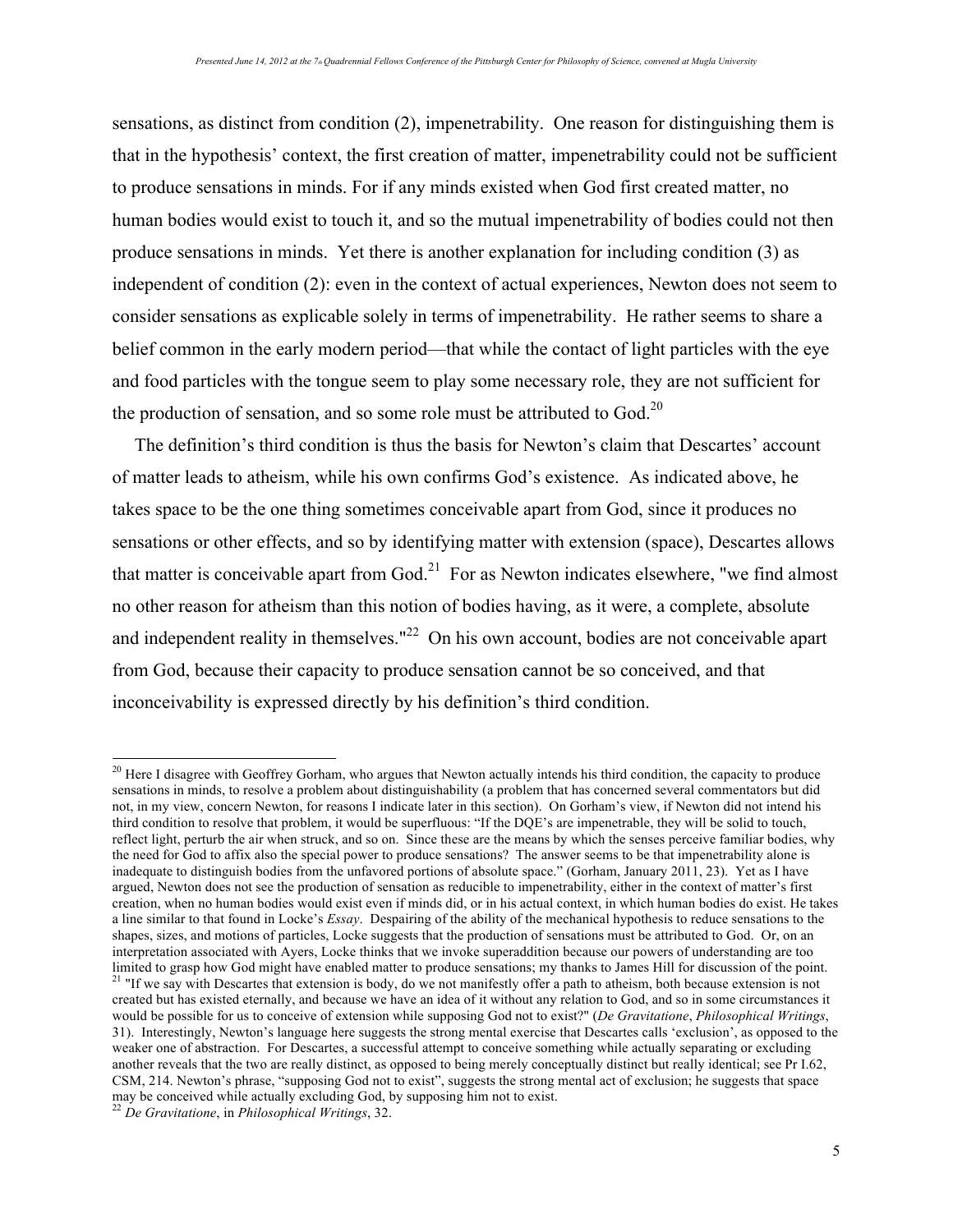# **Interpreting Newton's account: determined quantities of extension and the role of divine action**

Yet what exactly are the "determined quantities of extension" endowed with the three conditions that Newton asserts? The question is essential to an understanding of his account of body, but it also has implications for the nature and extent of divine providence, as we will see. It is often supposed that in his creation hypothesis, Newton takes God to create bodies from parts of absolute space itself. For example, Christopher Conn speaks of a body in *De gravitatione* as "nothing more than a divinely-modified region of space".<sup>23</sup> Geoffrey Gorham also takes Newton's determined quantities of extension to be parts of absolute space itself, contrasting the "favored regions of space", which God endows with powers, against the "normal" regions (though on his soft occasionalist interpretation, the favored regions of space are given only powers of producing sensations.)<sup>24</sup> If Newton were seeking some sort of substrate in which properties could inhere, space might initially seem suitable, since as noted earlier, he considers it to be more like a substance than an accident. Nevertheless, there are powerful reasons to deny that he supposes God to create bodies by modifying parts of absolute space itself.<sup>25</sup>

<sup>&</sup>lt;sup>23</sup> Conn, 1999, 316, n. 23. Alan Gabbey allows the possibility without committing to it, in the following passage: "But alternatively, and of equal possibility, the properties of bodies might be the result of God choosing to 'inform' extensions, parts of absolute space, with corporeality and mobility. The parts of absolute space that God can and perhaps does endow with the properties of bodies are as empty of matter as the *materia prima* of the scholastics is void of intelligibility, or bereft of existence. But there is a crucial difference. Each of these parcels of empty extension is a *quid,* and a *quale,* and a *quantum,* whereas *materia prima* is none of these." (Gabbey, "The term *materia* in Newton and the Newtonian Tradition", 438). I implied this myself in an earlier article (Kochiras, 2009, 269).<br><sup>24</sup> See Gorham, "How Newton Solved the Mind-Body Problem", January, 2011, 22: "Newton proposes that God creates bodies

by imposing three conditions on certain regions of space or 'determinate quantities of extension'(DQE).") See also Gorham, "Newton on God's Relation to Space and Time: The Cartesian Framework", September, 2011, esp. 297, where he speaks of "a favored portion of extension".

As a result of taking this line, Gorham understands Newton's account of body as intended to respond to a problem of distinguishing the favored regions of space from the normal ones. The problem (a variant of which was raised by Bennett and Remnant, 1978), may be described by the following two claims. (i) Newton claims that the parts of space are immobile, and therefore the favored portions of space must be distinguishable from the normal parts of space in order to become mobile; yet (ii) the property of impenetrability cannot accomplish the task of making the favored portions of space distinguishable from the normal parts of space, because the normal parts of space are themselves impenetrable to one another precisely because they are immobile. This problem, and the need to resolve it, then motivates Gorham's interpretation of Newton's account of body. In Gorham's view, Newton intends the third condition of his account, i.e., the capacity to produce sensations, to resolve the problem, for in his view, that condition would be superfluous if not intended for that purpose. (Gorham writes, "Condition (3) solves this problem by ensuring that the favored regions of space stand out because God superadds to them something lacking from the unfavored regions: the power to produce sensations." Gorham, January, 2011, 23.)

But the third condition would not be superfluous absent that problem, as I argue in §2.5. Nor is it clear that the problem about distinguishability, which motivates Gorham's account, is genuine. For one thing, if God did modify parts of actual space, surely he himself could distinguish them from one another (as indeed he would have to be able to do, if he were to confer any properties at all upon them.) For another thing, as I argue, Newton's creation story and its associated definition of body does not suppose parts of space itself to be modified. And there is an even more important consideration: even if the problem were genuine, why should we allow the need to resolve it to color our interpretation of Newton's account, given that he himself is not addressing such a problem? Even if the problem were genuine, it should be invoked only to evaluate Newton's account, not to interpret it, since again, Newton himself is not addressing that problem.

 $^{25}$  It should be noted that despite taking parts of space itself to figure in Newton's account of body, Gorham ultimately defends a soft occasionalist interpretation, on which Newton takes the regions of space to be modified only to the extent of temporarily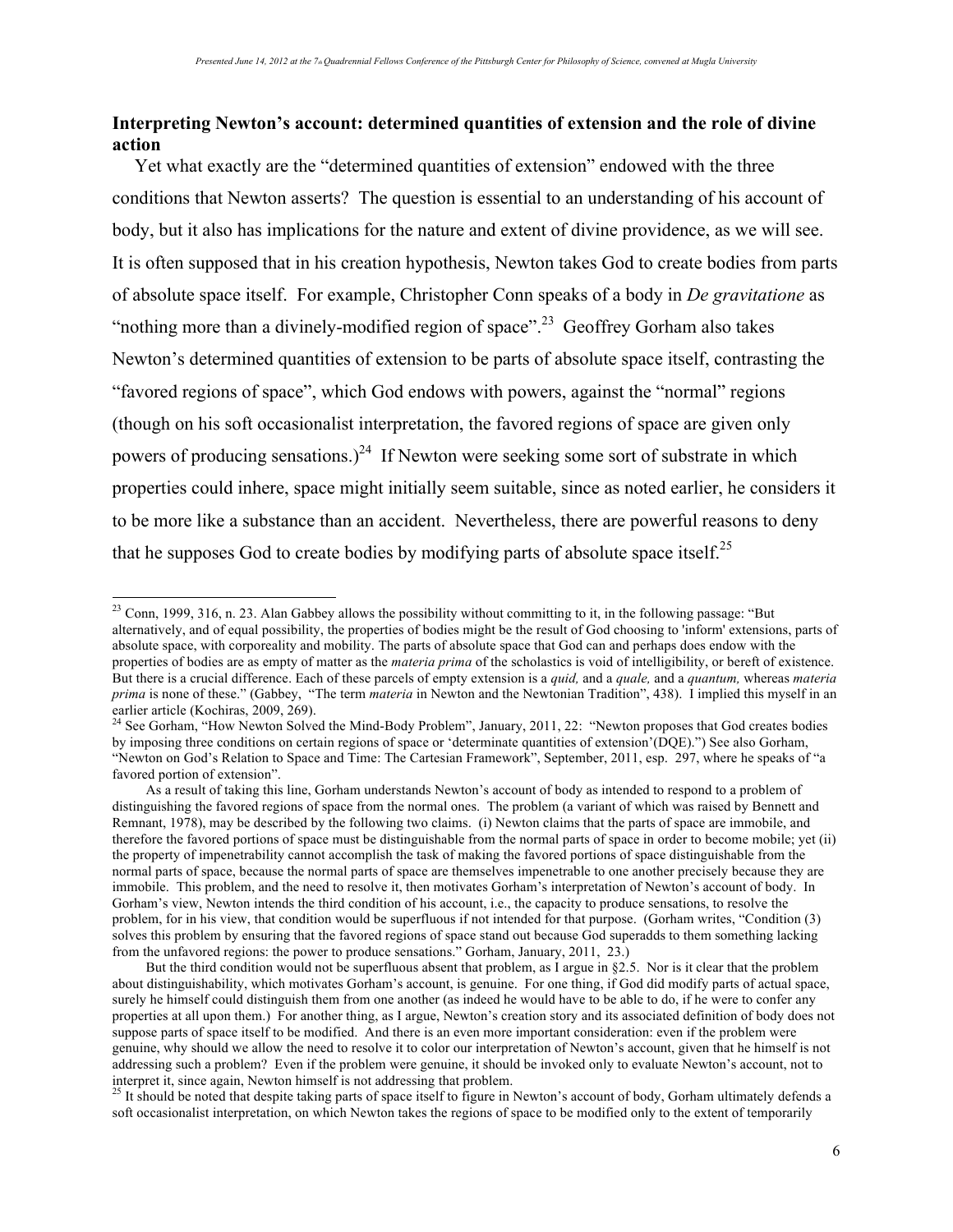The starting point of the creation hypothesis, though hardly decisive, is potentially significant. That starting point is the observation that we can make spaces impenetrable by moving our bodies into them—an action that does not, notably, alter the nature of space itself. Also significant, I think, is the "metaphysical truth" that God "has created bodies in empty space out of nothing"<sup>26</sup>; to square his account with that truth, as he means to do, Newton cannot say that God creates bodies out of space, since space is not nothing. A consideration that should be decisive, however, is the nature of space as he describes it, together with the implications of supposing that actual parts of space figure in his creation story and definition. He described space as being eternal, immutable, immobile, unable to produce effects, and as having parts that are distinguishable but indivisible. To suppose that certain parts of space could be divinely modified, rendered able to produce sensations, solidified and set into motion, is to suppose a full contradiction of Newton's claims . It is to suppose that space is not eternal, because some parts of it may be turned into bodies; that space is not immutable, because some parts could be made impenetrable and able to produce sensations; and that its parts are not immobile and indivisible, because some parts, once made impenetrable, could be torn away from their neighbors and set into motion. And if some parts could be torn away, what exactly would ensue—would space be left with gaps, or would additional space appear to fill the gaps?

These are the sorts of conceptual problems that Newton points to when clarifying the first condition of his definition. Mobility is the first stated condition with which determined quantities of extension are endowed, and since space is immobile, he immediately clarifies that he is not speaking about the parts of space itself, but rather about their quantities: "therefore I did not say that they are numerical parts of space which are absolutely immobile, but only definite quantities which may be transferred from space to space."<sup>27</sup> Significantly, a quantity of some part of space is not identical to the part of space itself—after all, some numerically distinct parts of space have the same volume. Thus as Newton's own clarification indicates (a clarification we should keep firmly in mind when he seems to stray from it by employing more abbreviated

 $\overline{a}$ 

assuming powers to produce sensations in minds. For as noted in §2.5, Gorham argues that the first two conditions of Newton's definition turn out to be superfluous, and the "favored" parts of space, instead of being made actually impenetrable and actually torn away from the "normal" regions of space, are simply "spatial occasions" for God to produce perceptions in minds. Denying that Newton takes the parts of space to be altered and torn apart seems especially important for Gorham since he also argues that space is ultimately identical to God. Therefore, allowing that space could be altered would not only conflict with Newton's claim that space is immutable, it would also imply that God is not immutable; Gorham avoids that implication by arguing that conditions (1) and (2) of the definition "do no independent work".<br><sup>26</sup> Newton, *De gravitatione*, in *Newton: Philosophical Writings*, 31.

<sup>26</sup> Newton, *De gravitatione*, in *Newton: Philosophical Writings*, 31. 27 Newton, *De gravitatione*, in *Newton: Philosophical Writings*, 28.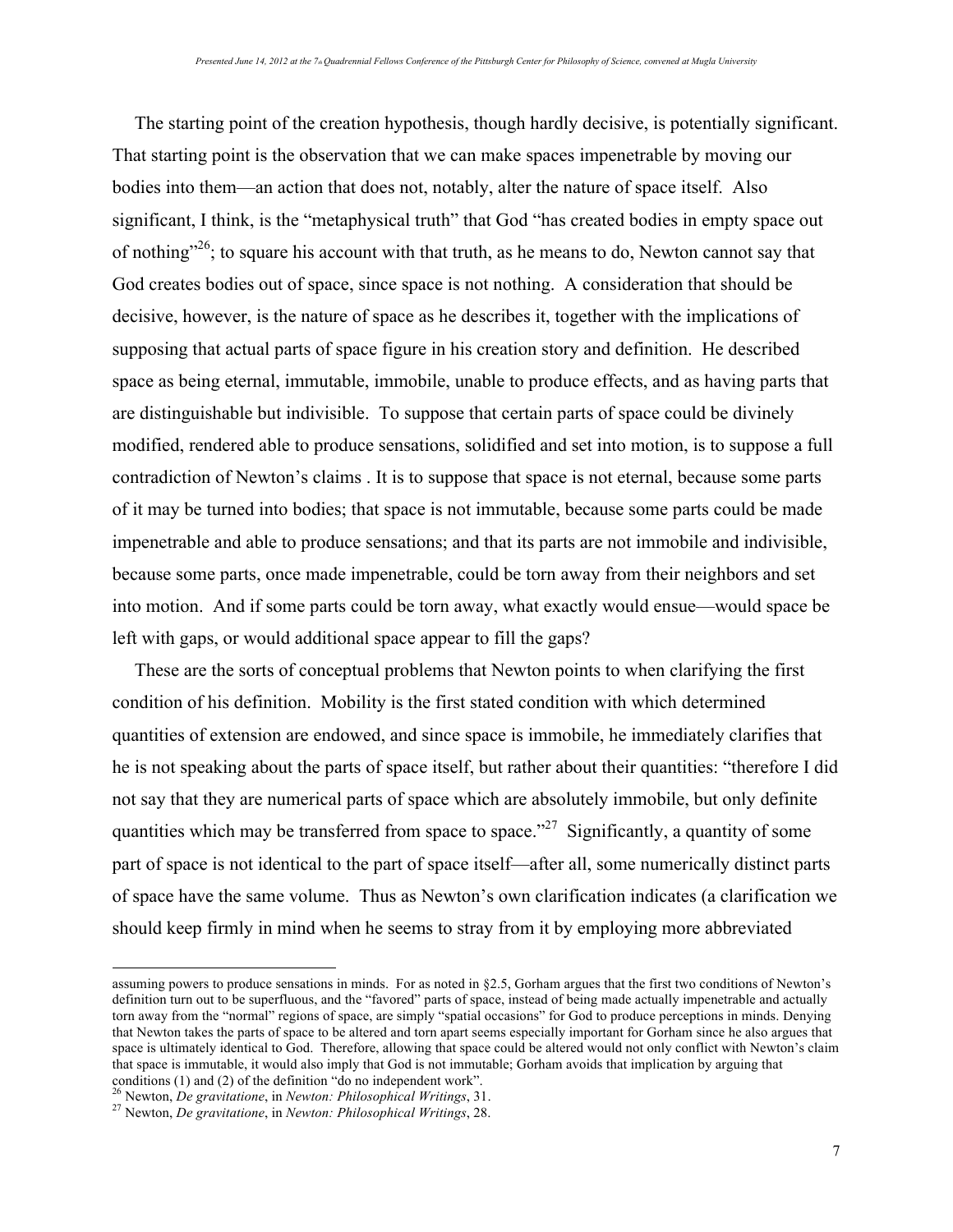locutions<sup>28</sup>), it is a mistake to reify his determined quantities of extension, by mistaking them for parts of space itself.<sup>29</sup>

Since Newton associates only quantities with the qualities or powers identified by his three conditions, and not parts of absolute space itself, bodies are constructed from powers alone. Insofar as it is useful to speak in terms of subject and the properties predicated of it, the quantity of any given region of space in which the powers are present may serve as a logical (grammatical) subject, but the utility of such locutions should not lead us to suppose that bodies consist in anything beyond powers. There is nothing like a substrate. Rather, bodies consist in sets of powers, distributed at multiple points of one region of space if the body is resting, or at points of successive regions if the body is moving. This interpretation does require that Newton's first condition, mobility, be considered differently from the other two, in that mobility must apply to something. I therefore suggest that Newton takes bodies (insofar as we can know them) to consist in mobile sets of spatially configured powers for mutual impenetrability and production of sensation. These mobile sets of powers must somehow be unified, so as to maintain their characteristic configurations as they either rest or move through space, and I propose that he assigns the task of unifying them to God. The powers are unified and maintained as enduring configurations by God—by  $y^e$  divine arm, to borrow a phrase that Newton uses elsewhere.30 The divine will accomplishes the task that he takes to be performed in the Aristotelian account by prime matter or substrate.

This interpretation fits well with his emphasis upon perceived qualities as the basis of a substance. In one of the explanatory points following his definition of body, he explains that the entities he has described are no less real than bodies and may be called substances bccause

 <sup>28</sup> At one point, for instance, Newton speaks of the form that God "imparts to space".(*De gravitatione*, in *Newton: Philosophical Writings* 29) Because of such instances, commentators must choose between (i) accepting the surface meaning of such remarks and thus understanding bodies as mobile, solidified regions of space, while paying the price of implying a serious conceptual problem (the question of what would remain, if regions of space could be torn out) as well as conflicts with Newton's own claims (i.e., that space is immutable and immobile, and that his definition concerns definite quantities, not the numerical parts of space); and (ii) avoiding any conflict with his claims that space is immutable and immobile, while paying the price of implying that some of his locutions are abbreviated or careless. I argue for the latter option, as indicated throughout.

<sup>&</sup>lt;sup>29</sup> My interpretation can be reconciled with the definition that Newton gives of body at the outset of *De gravitatione* (and I thank Eric Schliesser for reminding me, at the conference at Ghent, of the need to reconcile them). As is well known, the bulk of *De gravitatione* consists in a lengthy digression, in which Newton attacks Cartesian physics and addresses various metaphysical questions, including those focused upon here. But Newton begins the manuscript with the intention of treating the weight and equilibrium of fluids and of solids in fluids, and while still engaged in that project, he defines body as "that which fills place" (*De gravitatione*, in *Newton: Philosophical Writings*, 13.) On the interpretation that I develop, that definition can be retained, since a set of spatially distributed powers of mutual impenetrability will repel any other such set; and while such sets do not fill place by actually having parts outside parts, the phenomenal effect is the same.<br><sup>30</sup> The phrase is from Newton's second letter to Bentley (17 January, 1692/93; 240 in Turnbull): "Secondly I do not know any

power in nature wch could cause this transverse motion without ye divine arm."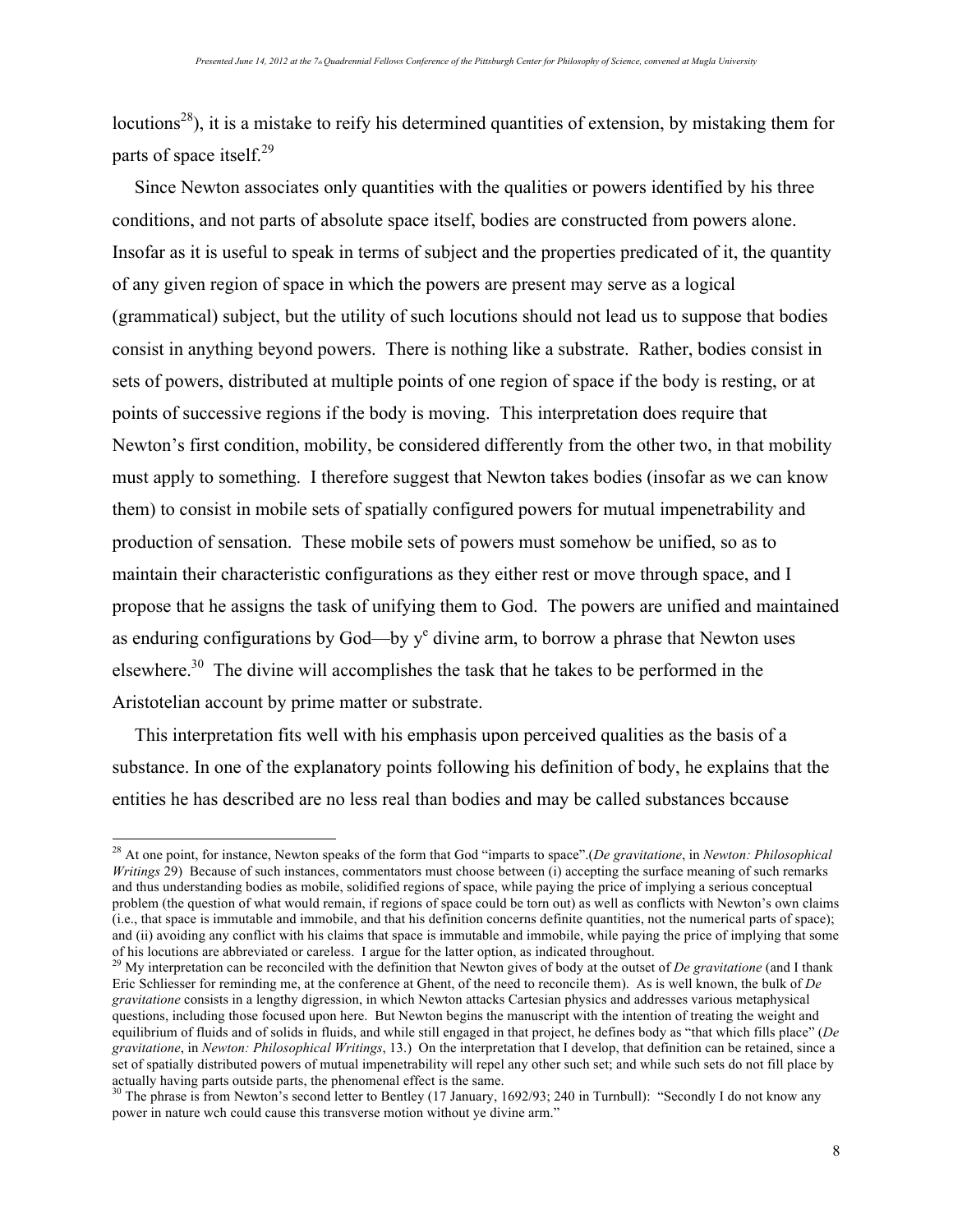"whatever reality we believe to be present in bodies is conferred on account of their phenomena and sensible qualities."<sup>31</sup> And a remark elsewhere in the manuscript, which I discuss in more detail in a subsequent section, points to attributes as the basis of "substantial reality". An interesting implication of my interpretation is that the extension of bodies is parasitic upon the extension of space. Since bodies are extended in virtue of the presence of their constituent qualities or powers in space—a view whose conceptual predecessor is a concept of immaterial spirits as spatially located powers, as noted later<sup>32</sup>—only space is extended in the sense of having parts outside parts, a complete reversal of the Aristotelian view that all extension is corporeal, an attribute of matter.

#### **The account of body and the extent of God's providence**

In another of the explanatory remarks following the definition of body, Newton states that the entities he has described subsist "through God alone".<sup>33</sup> The interpretation I have given provides a specific way of understanding this: the entities subsist through God alone in that the sets of powers are unified and maintained in their configurations by divine action. Since this action is direct, God's providence is much greater than if he merely concurred with the bodies' continued existence. Still, Newton also leaves ample room for secondary causation, for as indicated earlier, he sees the account of body and thus God's direct action as limited to corpuscles. This suggests a view similar to that found in a much later text, Query 31 of the *Opticks*. Query 31 sidesteps the problem of cohesion at the sub-corpuscular level by suggesting that corpuscles are created by God, but it speculatively attributes the cohesion of aggregate bodies to interparticulate forces, and thus to secondary causes.  $34$  Here too, by restricting his account of bodies to corpuscles, Newton leaves the cohesion of aggregate bodies to secondary causes.

The role that Newton assigns to God in *De gravitatione* therefore falls considerably short of occasionalism. This is consistent with the expectations that he evinces in other texts. In a letter of 1680, Newton writes, "Where natural causes are at hand God uses them as instruments in his works"<sup>35</sup> And as I have argued elsewhere, Newton never endorses the hypothesis that God

<sup>&</sup>lt;sup>31</sup> This claim appears in the second of the four explanatory remarks following Newton's definition of body; *De gravitatione*, in *Newton: Philosophical Writings*, 29.

<sup>&</sup>lt;sup>33</sup> For a discussion of concepts of spirits and space, see Kochiras, 2012.<br><sup>33</sup> Ibid. Newton, *De gravitatione*, in *Newton: Philosophical Writings*, 29.<br><sup>34</sup> An illuminating discussion of Locke and the foundational probl

<sup>&</sup>lt;sup>35</sup> Newton to Burnet, 1680; Newton, *The Correspondence*, II, 334.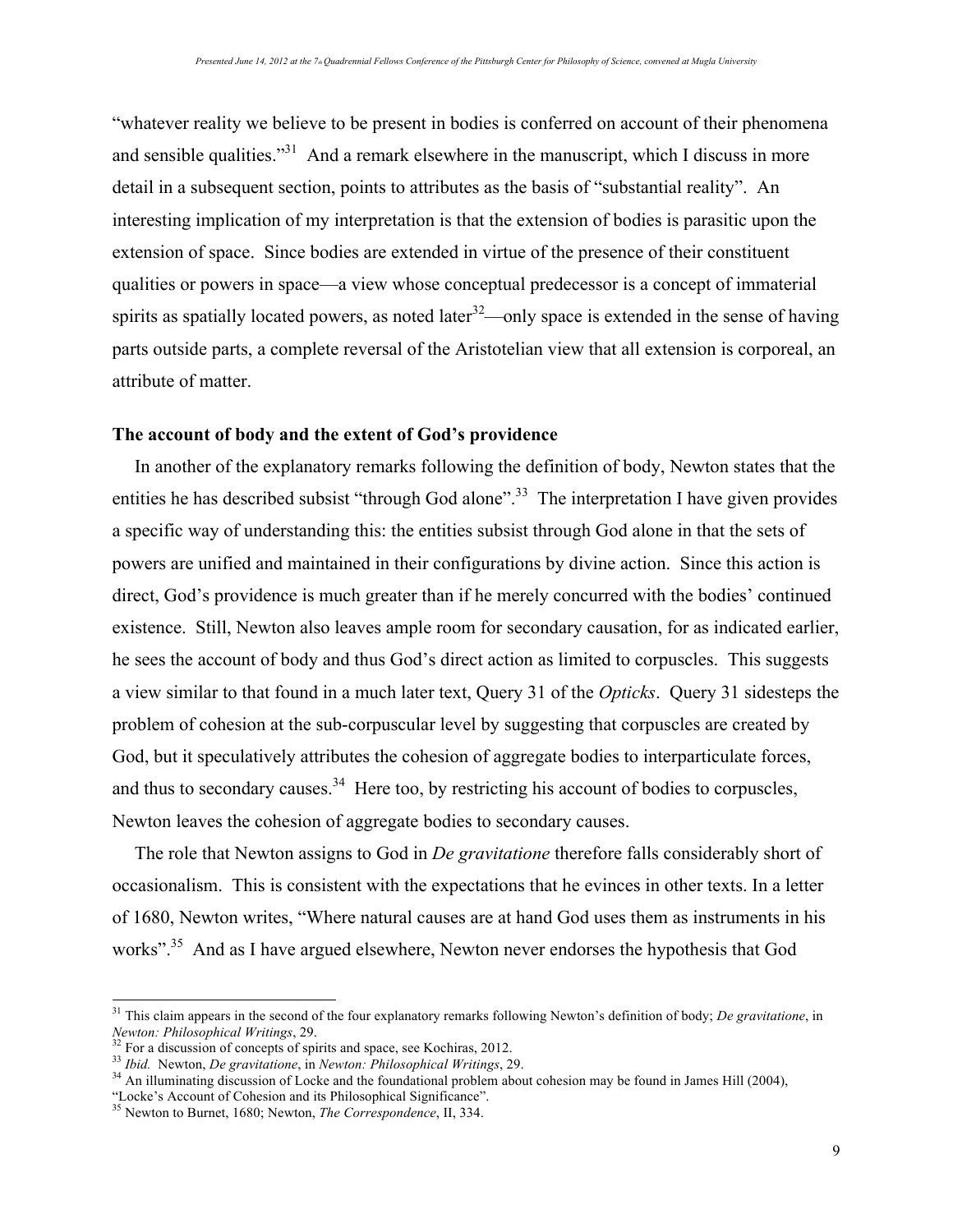causes gravitational effects directly, and his ongoing search for an explanation expresses his expectation of secondary causes.<sup>36</sup>

I therefore disagree with the interpretation defended recently by Gorham, who attributes occasionalism to Newton, albeit a soft sort.<sup>37</sup> The occasionalism is soft in that God does not cause perceptions in minds directly, instead endowing varying regions of space with the power to do so, in a continuous creation of matter.<sup>38</sup> Yet it is still a kind of occasionalism, because Gorham argues that that the first and second conditions of Newton's definition of body are superfluous, doing "no independent work of their own",  $39$  and that bodies consist in only the powers to produce sensations. Regions of space are the "spatial occasions" for the sensations, and God creates matter continuously by creating the powers to produce sensations in varying regions of space.40 Gorham claims a powerful advantage for his interpretation: it implies that Newton solves the mind-body problem, avoiding problems about mental causation "by embracing a quasi-idealistic ontology of matter.<sup>"41</sup> Yet his interpretation requires us not only to accept that conditions (1) and (2) of Newton's definition are superfluous, but also that condition (3), the power to produce perceptions in minds, is not merely necessary for body-hood but also sufficient. Gorham reaches this latter conclusion partly through his reading of the comment that Newton adds to this third condition—that it is not surprising that bodies have the power to cause perceptions in minds, "since the description of their origin is founded on this".<sup>42</sup> Yet there is a

<sup>&</sup>lt;sup>36</sup> See Kochiras, 2009, 2011.<br><sup>37</sup> Gorham indicates that he sees Newton as belonging to a tradition that locates the ground of causation in God's will (Gorham, January, 2011, 25).<br>January, 2011, 25.<br><sup>38</sup> See Gorbam, Janu

<sup>&</sup>lt;sup>38</sup> See Gorham, January, 2011, 24.<br><sup>39</sup> Gorham, January, 2011, 24.<br><sup>40</sup> See Gorham, January, 2011: "The continuous creation of matter amounts simply to the distribution within space of God's power to produce sensations"(24); and "various quantities of extension are the mere 'spatial occasions' for God to bring out our perceptions in the successive and law-like ways we associate with moving bodies."(25).

<sup>&</sup>lt;sup>41</sup> Gorham, January 2011, 30.<br><sup>42</sup> *De gravitatione*, 29. There is another passage that Gorham interprets as showing that Newton takes condition (3) to be sufficient as well as necessary for being a body. In that passage, Newton is attacking the Cartesian view of matter:

<sup>&</sup>quot;Let us abstract from body (as he demands) gravity, hardness, and all sensible qualities, so that nothing remains except what pertains to its essence. Will extension alone then remain? By no means. For we may also reject that faculty or power by which they [the qualities] stimulate the perceptions of thinking things. For since there is so great a distinction between the ideas of thought and of extension that it is not obvious that there is any basis of connection or relation [between them], except that which is caused by divine power, *the above capacity of bodies can be rejected while preserving extension, but not while preserving their corporeal nature*."(Newton, *De gravitatione* in *Isaac Newton: Philosophical Writings*, 33-34; emphasis added)

Commenting upon this passage, and quoting the italicized portion, Gorham writes, "So, the capacity to produce sensations in minds is sufficient and necessary for a quantity of space to possess the nature of body. This explains why Newton privileges condition (3) when he introduces his theory of creation: "The description of their [bodies'] origin is founded on this" (*De Grav* 29)."(Gorham, January, 2011, 24.) I do not see how Newton's remarks imply that condition (3) is sufficient as well as necessary for body-hood, as Gorham takes it to do. There is certainly a way of understanding the passages that does not imply any such thing. As I read the passage, Newton is saying that if one mentally abstracts qualities such as hardness away from a body, one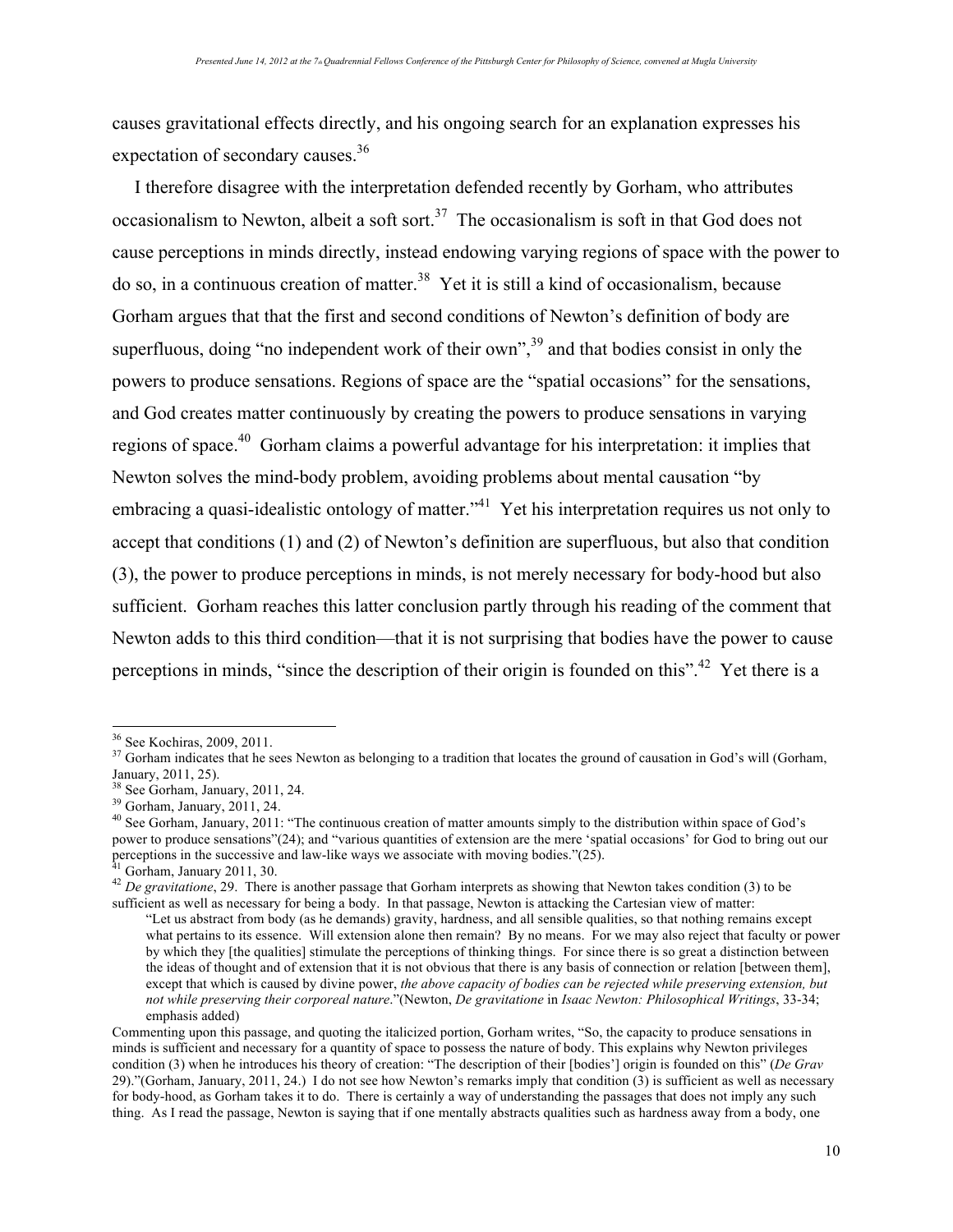natural reading of that remark which does not require either dismissing the definition's first two conditions as superfluous or supposing the third to be sufficient. That natural reading, which I explained earlier, is simply that if bodies lacked the power to produce sensations, we could never have any ideas of them. The remark is an instance of Newton's oft-repeated acknowledgement that we can know only perceived qualities, not the "essential and metaphysical constitution" of things.43 Since I reject the occasionalist interpretation, I also reject Gorham's conclusion that "Newtonian bodies do not seem to qualify as self-standing substances".<sup>44</sup> On my interpretation, Newton considers bodies to be created substances. This is a desirable result, since bodies would have to be substances in order for Newton to accept a substantial distinction between mind and body—and he does, as I argue elsewhere.

In closing, I suggest that the account of body Newton develops in *De gravitatione* might have indirectly helped facilitate a concept belonging to his later rational mechanics, that of point mass. On the interpretation I have given, his concept of body has as its conceptual ancestor a spirit which consists in causal powers, which lacks parts outside parts, and which is extended only in the derivative sense that its constituent causal powers are present in some extension. An entity consisting in spatially present causal powers, as opposed to one possessing parts outside parts, may more easily be conceived as existing in a larger or smaller area—even as contracted to a point. Thus the bodies of *De gravitatione*, which consist in powers of mutual impenetrability or resistance, might have helped facilitate Newton's realization that mass can be considered at a point. Or at least, because they lack parts outside parts, such bodies would not stand in the way of that realization.

## **References**

 $\overline{a}$ 

Bennett, J. and Remnant P. (1978). "How Matter Might First be Made". New Essays on Rationalism and Empiricism. Ed. C. E. Jarrett, J. King- Farlow, and F. J. Pelletier. *Canadian Journal of Philosophy*, Supplementary Volume 4: 1-11.

Cohen, I.B. 'Versions of Isaac Newton's first published paper', *Archives Internationales d'Histoire des Sciences*, 11, 1958: 357-75.

has abstracted away only something that is necessary to body, not everything, since bodies also have the power to produce sensations. He is saying that condition (3) is necessary to body-hood, but he is not saying that it is sufficient. 43 *De gravitatione*, 27; Cf. *Principia*, 942. 44 Gorham, January 2011, 24.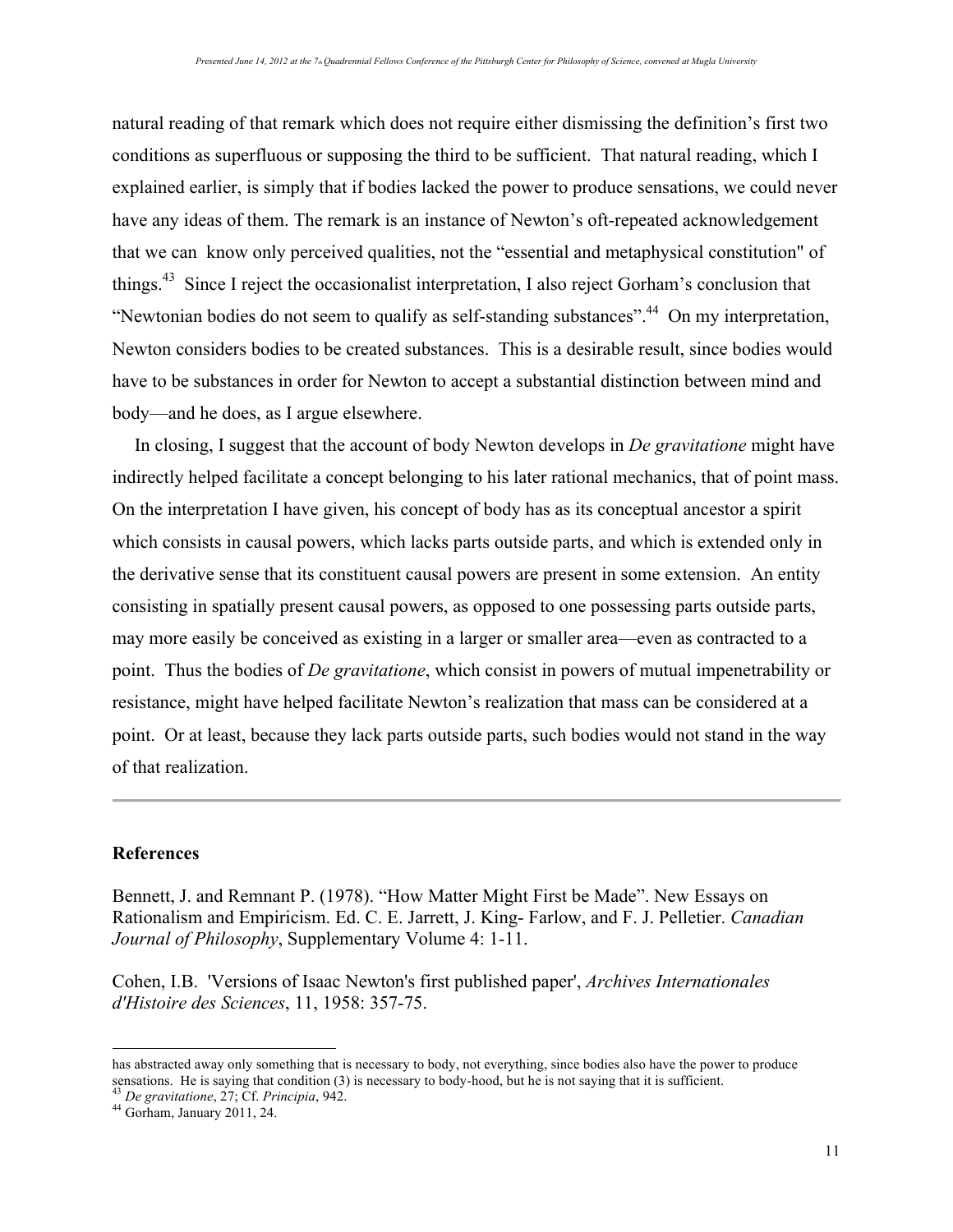Cohen, I. B. (1999). A guide to Newton's Principia (with contributions by M. Nauenberg, & G. Smith). In I. Newton, *The Principia: Mathematical principles of natural philosophy* (I. B. Cohen, & A. Whitman, Trans.) (pp. 1–370). Berkeley: University of California Press.

Conn, Christopher H. "Two Arguments for Lockean Four-Dimensionalism". *British Journal for the History of Philosophy*, ISSN 0960-8788, 10/1999, Volume 7, Issue 3, pp. 429 – 446.

Dempsey, Liam, "Written in the flesh: Isaac Newton on the mind–body relation", *Studies in History and Philosophy of Science*, Vol. 37, No.3 (2006), pp. 420-441.

Descartes, R. (1985). *The philosophical writings of Descartes*, Vols. 1 & 2 (J. Cottingham, R. Stoothoff, & D. Murdoch, Trans.). Cambridge: Cambridge University Press. (Abbreviated CSM).

Gabbey, Alan. (2011) 'The term *materia* in Newton and in the Newtonian tradition', in *Materia: XIII Colloquio Internazionale, Roma, 7-8-9 gennaio 2010*. Atti a cura di Delfina Giovannozzi e Marco Veneziani, pp. 423-445. Firenze: Leo S. Olschki Editore. Lessico Intellettuale Europeo 113.

Garber, Daniel (2001). *Descartes Embodied*, Cambridge: Cambridge University Press.

Gorham, G. (2011a) "How Newton Solved the Mind-Body Problem". *History of Philosophy Quarterly* 28: 21-44.

Gorham, G. (2011b) "Newton on God's Relation to Space and Time: The Cartesian Framework". *Archiv für Geschichte der Philosophie*, 93: 281-320.

Grant, Edward. *Much Ado about Nothing: Theories of Space and Vacuum from the Middle Ages to the Scientific Revolution*. New York: Cambridge University Press, 1981.

Henry, John: "A Cambridge Platonist's Materialism: Henry More and the Concept of Soul", *Journal of the Warburg and Courtauld Institutes*, Vol. 49 (1986), pp. 172-195.

Hill, B. (2003). Newton's De Gravitatione et Aequipondio Fluidorum and Lockean Four-Dimensionalism". *British Journal for the History of Philosophy* 11: 309-321.

Hill, J., 2004, "Locke's Account of Cohesion and its Philosophical Significance," *British Journal for the History of Philosophy*, 12 (4): 611 – 630.

Hooke, Robert: Lectures *Potentiae Restitutiva*, or of Spring, Explaining the Power of Springing Bodies. Printed for John Martyn, Printer to the Royal Society, at the Bell in St. *Pauls* Church-Yard, 1678.

Kochiras, H. (2009). Gravity and Newton's Substance Counting Problem, *Studies in History and Philosophy of Science*, 40(3): 267-280.